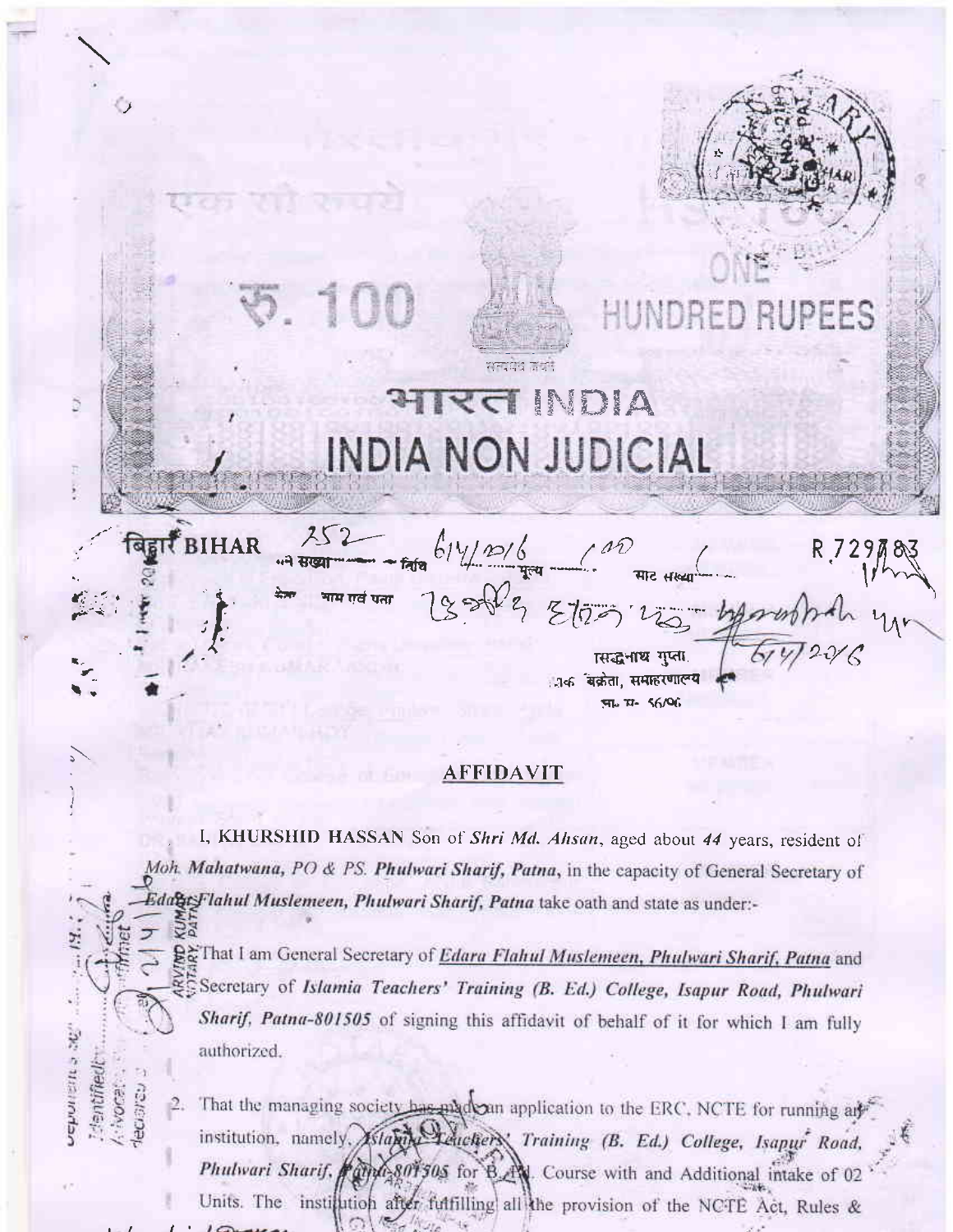Regulations has got letter of intent under clause  $7(13)$  of the NCET Regulation, 2014<br>
ER - 125 E EU NCFE  $\left[\frac{252}{56}\right]$ <br>
vide ERC, NCTE letter No.  $\frac{2599}{565}$ ,  $\frac{336}{565}$ ,  $\frac{337}{566}$ ,  $\frac{337}{566}$ ,  $\frac{337}{5$ 

Students Sports, W

3. That the managing Society of the institution has constituted the Selection Committee for appointment of faculty as per the policy of the State Government/University/UGC and the following were the Members of the Committee:-

| Name                                                           | <b>Status of Selection Committee</b> |  |  |  |
|----------------------------------------------------------------|--------------------------------------|--|--|--|
| <b>KHURSHID HASSAN</b>                                         |                                      |  |  |  |
| Secretary,                                                     | <b>PRESIDENT</b>                     |  |  |  |
| Islamia T.T. (B.Ed.) College, Phulwri Sharif,                  |                                      |  |  |  |
| Patna - 801 505                                                |                                      |  |  |  |
| PROF. (DR.) ISRAIL KHAN                                        | <b>University Representative</b>     |  |  |  |
| Director Distance Education,                                   |                                      |  |  |  |
| Magadh University, Bodhgaya, Gaya<br><b>DR. ASHUTOSH KUMAR</b> |                                      |  |  |  |
| Associate Professor,                                           | <b>MEMBER</b>                        |  |  |  |
| Department of Education, Patna University, Patna               |                                      |  |  |  |
| <b>MRS. KALYANI SINGH</b>                                      | <b>MEMBER</b>                        |  |  |  |
| Sr. Lecturer,                                                  |                                      |  |  |  |
| Patna Training College, Patna University, Patna                |                                      |  |  |  |
| <b>MR. RAKESH KUMAR "ARUN"</b>                                 | <b>MEMBER</b>                        |  |  |  |
| Principal,                                                     |                                      |  |  |  |
| Islamai T.T. (B.Ed.) College, Phulwari Sharif, Patna           |                                      |  |  |  |
| <b>MR. VIJAY KUMAR ROY</b>                                     |                                      |  |  |  |
| Principal,                                                     | <b>MEMBER</b>                        |  |  |  |
| Sattar Memorial College of Education Haji Harman               |                                      |  |  |  |
| Road,                                                          |                                      |  |  |  |
| Phulwari Sharif, Patna                                         |                                      |  |  |  |
| <b>DR. SAVITA SINHA</b>                                        |                                      |  |  |  |
| Principal,                                                     | <b>MEMBER</b>                        |  |  |  |
| Takshila College of Education, Abdul Rahmanpur,                |                                      |  |  |  |
| Hinduni.<br>Phulwari Sharif, Patna                             |                                      |  |  |  |
|                                                                |                                      |  |  |  |

Khurel of movement

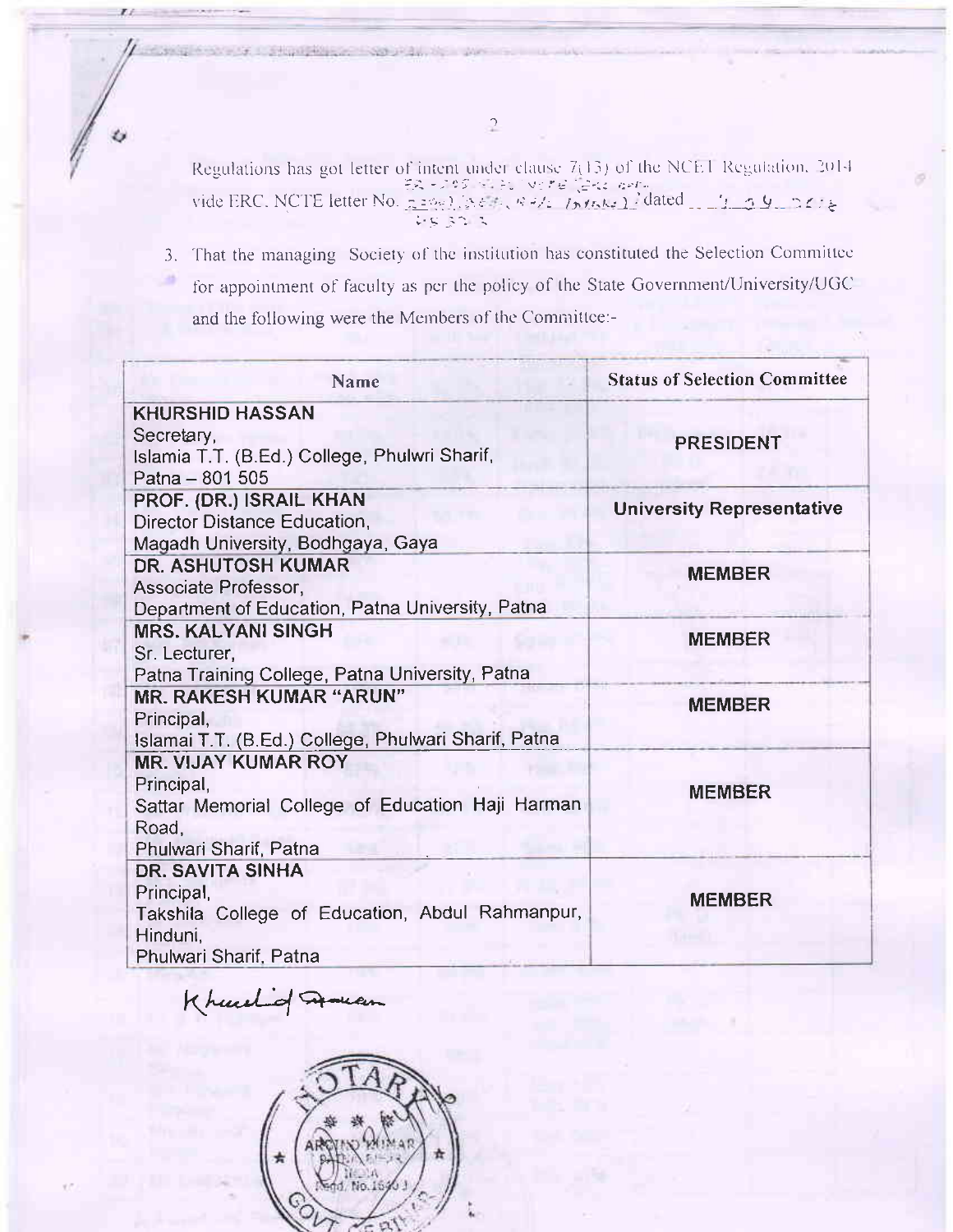4. That the following faculty members have been appointed by the duly constituted selection committee having requisite qualifications and experience as prescribed in NCTE Regulations.

|                 | Name of the staff<br>& Designation   | Qualifications*               |                      |                                      |                                             | <b>Experience</b>              |        |
|-----------------|--------------------------------------|-------------------------------|----------------------|--------------------------------------|---------------------------------------------|--------------------------------|--------|
| Sr.<br>No       |                                      | B. Ed. (with<br>$\frac{6}{2}$ | M. Ed.<br>$(with \%$ | PG<br>(Subject %)                    | NET/SLET/P<br>h. D. (Subject<br>with $\%$ ) | Teacher<br>Training<br>College | School |
| 01.             | Mr. Rakesh Kumar<br>"Arun"           | Pract. 55%<br>Theo 49%        | 52.1%                | Socio.64%<br>Hist. 52.5%<br>Eco. 45% |                                             | 27 Yrs.                        |        |
| 02.             | Dr. Poonam Verma                     | 50.7%                         | 62.2%                | Socio. 55.5%                         | Ph.D. (Soc.)                                | 10 Yrs.                        |        |
| 03.             | Dr. Manjula                          | 72%                           | 69%                  | Hindi, 62.2%<br>History 60%          | Ph.D.<br>(Hindi)                            | 2.5 Yrs.                       |        |
| 04.             | Mr. Manish Kumar<br>Shukla           | 74.5%                         | 55.7%                | Eco. 58.4%                           |                                             | ×                              |        |
| 05              | Mr. Mohan Pandey                     | 63%                           |                      | Edu. 57%<br>Psy. 69%                 |                                             | $\sim$                         |        |
| 06.             | Mr. Dharmendra<br><b>Kumar Singh</b> | 74.6%                         |                      | Edu. 63.25%<br>Math. 60.3%           |                                             |                                |        |
| 07.             | Mrs. Arti Kumari                     | 60%                           | 60%                  | Socio. 61.5%                         |                                             |                                |        |
| 08.             | Mr. Chhote Lal                       | 75%                           | 59%                  | Socio. 66%                           | ۳                                           |                                |        |
| 09.             | Mr. Yetendra<br>Kumar Yadav          | 64.3%                         | 56.2%                | Phil. 63.6%                          |                                             |                                |        |
| 10.             | Mr. Anand Kumar<br><b>Dubey</b>      | 67%                           | 72%                  | <b>Hist. 59%</b>                     |                                             |                                |        |
| 11.             | Mr. Prashant Singh                   | 65.5%                         | 62.6%                | Eco. 60.6%                           |                                             |                                |        |
| 12.             | Mr. Bhagwati Saran<br>Tiwari         | 54%                           | 57%                  | Sans. 56%                            |                                             |                                |        |
| 13 <sub>1</sub> | Mrs. Sangeeta<br>Kumari              | 67.7%                         | 57.3%                | H. Sc. 57.7%                         |                                             |                                |        |
| 14.             | Dr. Surendra<br>Kumar                | 55%                           | 56%                  | Geo. 57%                             | Ph. D.<br>(Geo)                             |                                | ÷      |
| 15.             | Miss Arti                            | 79%                           | 66.2%                | Chem. 60%                            |                                             |                                |        |
| 16.             | Dr. S. H. Rahman                     | 68%                           | 57.8%                | Math 72%<br>Edu. 70%                 | Ph. D.<br>(Math)                            |                                |        |
| 17.             | Mr. Nagendra<br>Singh                | 55%                           | 56%                  | Hindi 68%                            |                                             |                                |        |
| 18.             | Mrs. Rizwana<br>Perween              | 76%                           | 65%                  | Eng. 56%<br>Edu. 67%                 |                                             | ۰                              |        |
| 19.             | Mrs. Bandna<br>Kumari                | 70%                           |                      | Bot. 65%                             |                                             | ÷                              |        |
| 20.             | Mr. Qaisar Khan                      |                               |                      | Phy. 61%                             |                                             | C.                             |        |

经

Details of qualifications and experience are given in Annexure - I.

Khurskind

 $\tilde{\cdot}$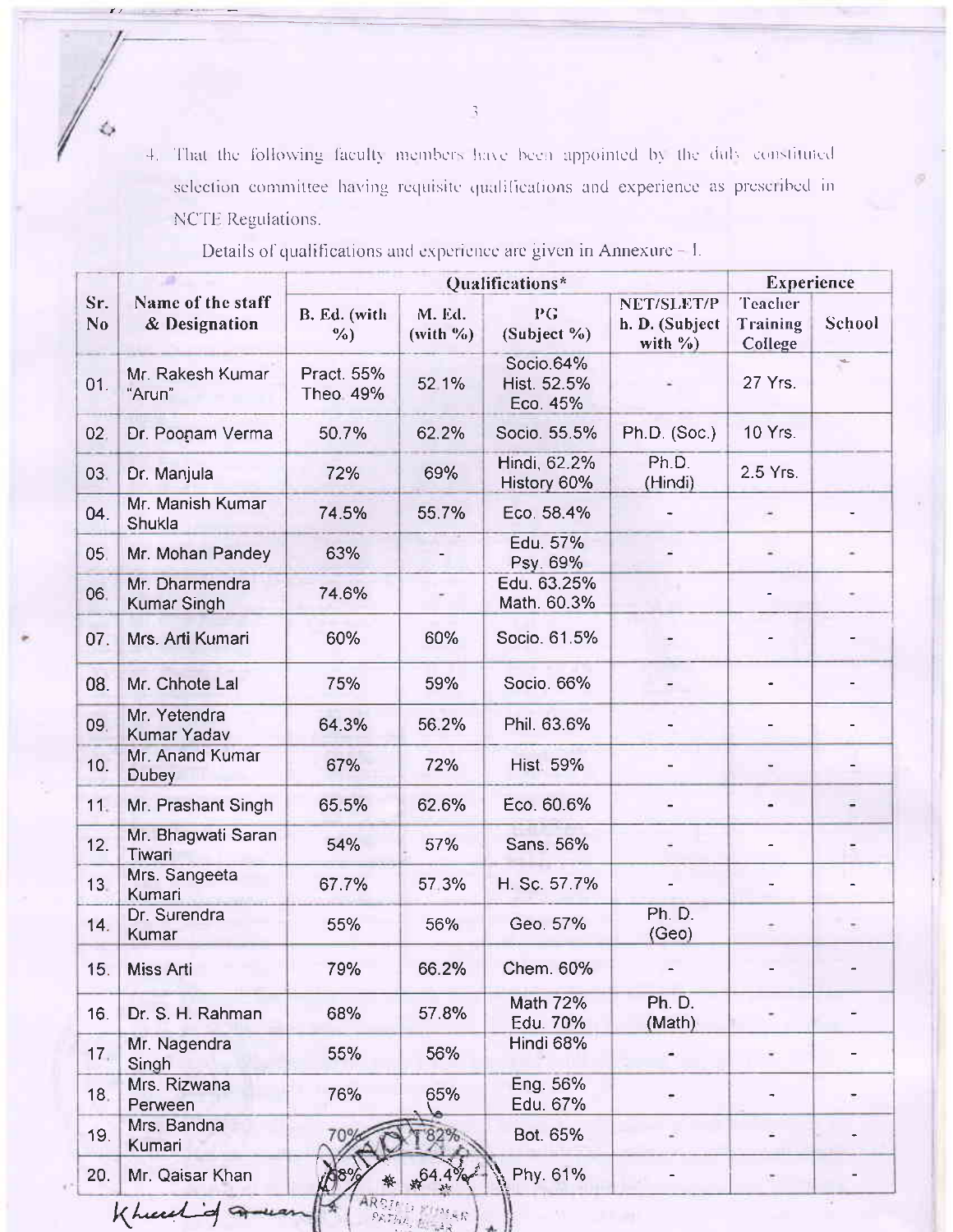| 21  | Dr Ramesh                           | 60%    | 64%    | Comm 66%           | Ph D.<br>(Comm.) |     | $\sigma$ |  |
|-----|-------------------------------------|--------|--------|--------------------|------------------|-----|----------|--|
| 22  | Upadhyay<br>Miss Swarnim<br>Kumari  | 78%    | 79%    | Eco 62%            |                  |     |          |  |
| 23  | Mr. Anand Kumar<br>Chaudhary        | 67%    | 68%    | <b>Hist 60%</b>    | $\bullet$        | u.  |          |  |
| 24  | Mrs. Sheela                         | 70%    | 63%    | Geo 65%            |                  |     |          |  |
| 25  | Mrs. Dolly Saran                    | 63%    | 66%    | Bot. 61%           |                  |     |          |  |
| 26. | Mr. Bhirgunath<br><b>Chaubey</b>    | 67.6%  | 69.5   | Zool. 69.4%        | U.<br>Ph. D.     |     |          |  |
| 27. | Dr. Ranjani Kumari<br>Singh         | 86%    | 79%    | Pol. Sc. 66%       | (Pol, Sc.)       |     |          |  |
| 28. | Mr. Rajeev Kumar<br>Srivastava      | 68%    | 67.8%  | Hist. 59.37%       |                  |     |          |  |
| 29  | Mr. Sudhir Kumar                    | 59%    | 68.28% | Phy. 68%           |                  |     |          |  |
| 30. | Mr. Amit Singh                      | 75.3%  | 60.4%  | Eng. 62%           |                  |     |          |  |
| 31. | Mr. Amit Kumar<br>Upadhyay          | 63.9%  | 61.2%  | Bot. 63.2%         |                  |     |          |  |
| 32. | Mr. Amit Kumar<br>Srivastava        | 72.75% | 59.1%  | Hist. 55.7%        |                  |     |          |  |
| 33. | Mr. Swarn Singh                     | 75.3%  | 67 4%  | Eng. 62.4%         |                  |     |          |  |
| 34. | Mr. Ainullah                        | 82.7%  | 63%    | Hist. 66.9%        | 70000            |     |          |  |
| 35. | Mr. Surjit Kumar                    | 69.6%  | 64%    | Hindi 64%          |                  |     |          |  |
| 36. | Upadhyay<br>Mr. Alok Yadav          | 83.2%  | 63.3%  | Eco. 69.2%         |                  |     |          |  |
| 37. | Mrs. Aroob                          | 85.1%  | 77.25% | Bio.Chem.<br>65.3% |                  |     |          |  |
|     | Perween<br>Mrs. Nisha Prasar<br>38. |        |        | M.A<br>Music 73%   |                  |     |          |  |
|     | Mr. Kumar Ankit<br>39.              | Ľ.     |        | <b>MFA 56%</b>     |                  |     |          |  |
|     | Mr. Ranjan Kumar<br>40.             |        |        | M.P.Ed. 66%        | ۳                | a i |          |  |

and staff has joined/shall join the duty in the institution and will not be permitted to 、昼 any other institution on regular basis without appointing eligible equipped end and the same will be intimated to the affiliating body and ERC-NCTE, # serve

at the academic staff of the institution is/shall be paid salary in such scale of pay as prescribed in the UGC/University/affiliating body from time to time. The supporting staff shall be paid as per the UGC/State Government/Central Government pay scale Khurtof area

E)

边

滟 业

shuband war